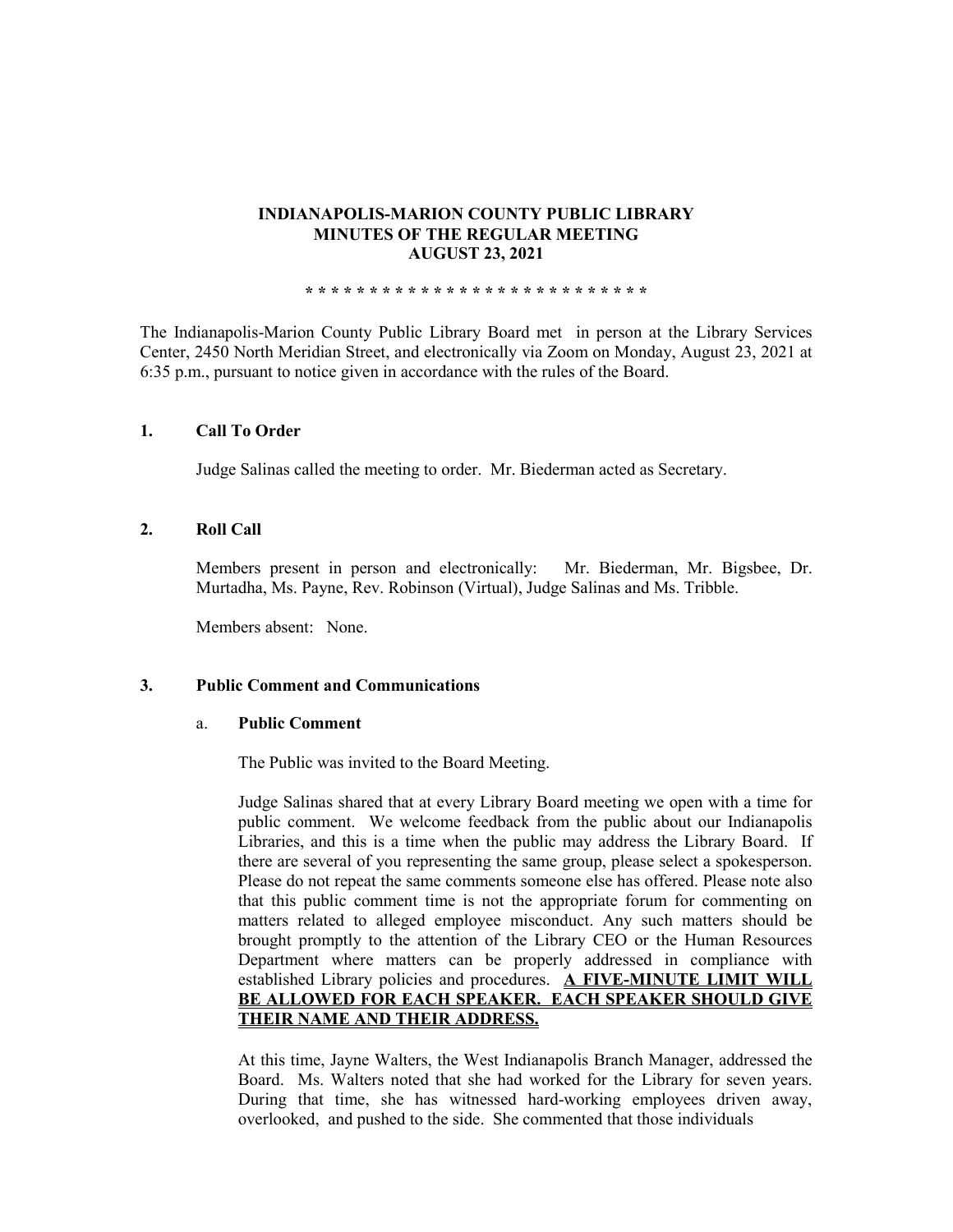continue to work for the Library to fight for change, to protect trans and gender diverse staff, and to support other marginalized groups that are overlooked. They noted that Board Members and the CEO should be held to a high standard. Ms. Walters requested that the Board listen to the voices of the public and take action.

Sandra Mitchell, a patron of IndyPL and a local author who has donated materials to the Library, spoke. She recalled a time when she noticed an African-American homeless man being mistreated at Central Library. She wrote a letter to the Library about the incident and never received a response. Ms. Mitchell would like to see leadership take the concerns of the public seriously.

Next to address the Board was Library staff member, Mollie Beaumont. Ms. Beaumont shared proposed changes to IndyPL's HR policy that she feels will help staff feel confident coming forward and reporting harassment to the Library's Human Resources Department ("HR"). She said that these changes will support our interview process for new candidates and our DEI initiatives. Documentation and Performance Improvement Plans are sometimes not put into place after an employee reports an incident to HR. HR policies could benefit from specific language to support BIPOC and LGBTQ+ staff. Ms. Beaumont said that they appreciate the work that has been done thus far and there is still work to be done.

Andrea Copeland, from IUPUI, spoke in support of Board Member Dr. Khaula Murtadha's goals for the Climate Improvement Process which would give Library staff and the community members the ability to play a role in the process. She feels that a shared leadership approach would increase the chance that there would be someone on the Committee that staff members feel comfortable openly speaking with.

Marianne Kruppa, the Manager at the Nora Branch, invited the Library Board to attend the Nora Library 50<sup>th</sup> Anniversary Celebration which will take place on Saturday, September 4, 2021 from 10:00 a.m. to 5:00 p.m. Additional information is available on the Library's website.

Michael Torres, IndyPL staff member and President of the Library's Union, AFSCME Local 3395, shared his talking points. They were as follows:

He spoke about the proposed \$15.00 per hour minimum wage increase that excludes IndyPL Pages. He noted that the perception is that Pages are mostly students and retirees is not accurate and that they should be included as we work toward a fair wage. Mr. Torres suggested that we conduct a survey to see the demographics of our IndyPL Pages.

He also mentioned that some of our contracted Library cleaning staff make \$8.00 per hour. He noted that we cannot dictate how much a contractor pays, but said that we can be mindful about who we choose as a contractor. Mr. Torres noted that the contract ends at the end of year and hopes that the Board will keep that information in mind when looking at vendors in the future.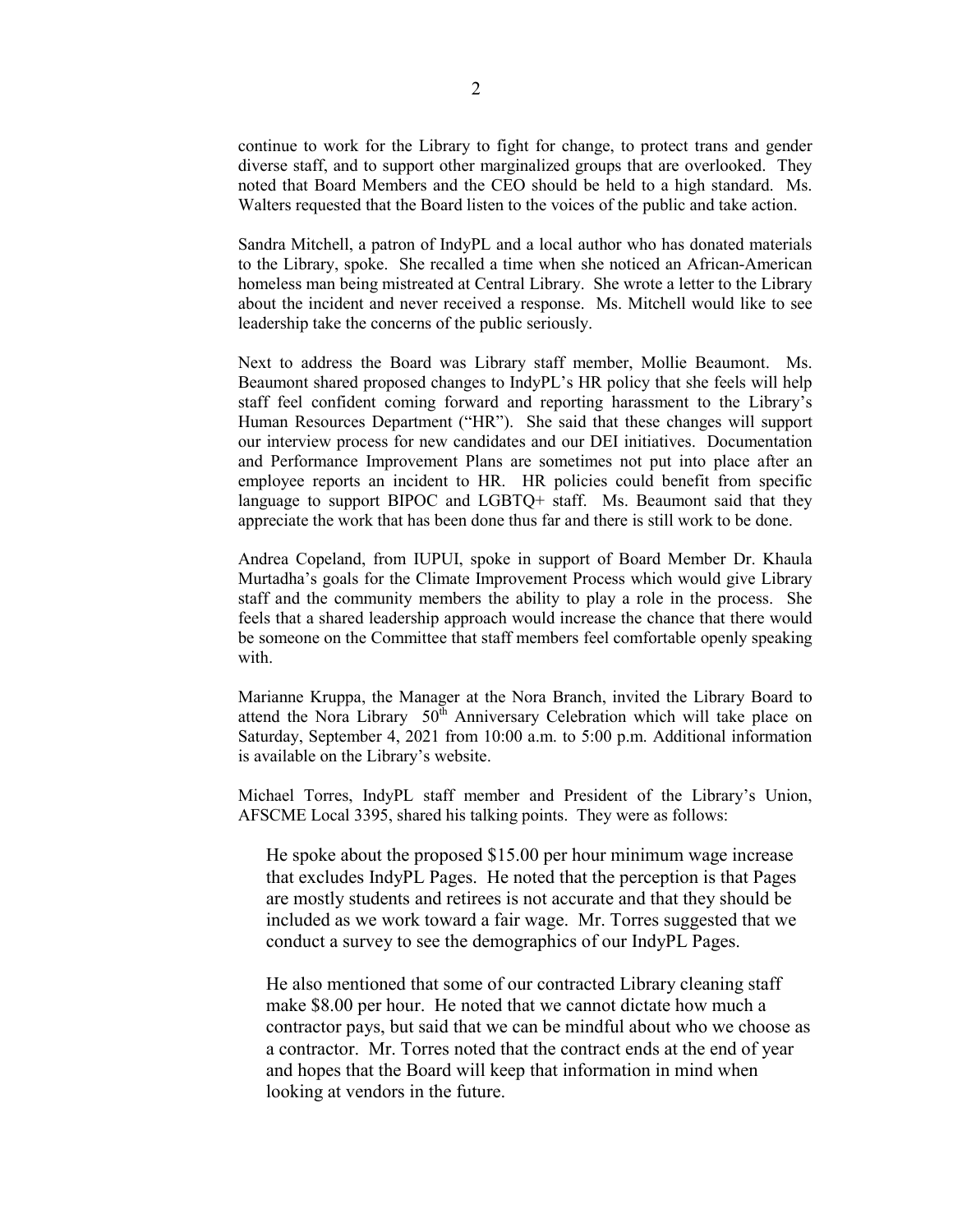Stephen Lane, a Special Collections Librarian at Central Library, read a poem by patron T. A. Shula entitled "Grace under Fire," which had been written in support of Library workers.

Dr. Murtadha thanked each speaker for their willingness to share their thoughts.

#### b. **Dear CEO Letters and Responses**

Judge Salinas then asked for any comments received from patrons via the Library's website to be read at tonight's meeting.

There were no comments from the website.

c. **Correspondence** for the Board's general information was distributed.

#### **4. Approval Of Minutes: Executive Session, Regular and Special Meetings**

#### a. **Executive Session, July 26, 2021**

The minutes from the Executive Session held July 26, 2021 had been distributed to the Board.

The minutes were approved on the motion of Dr. Murtadha, seconded by Mr. Bigsbee, and the following roll call vote:

| Mr. Biederman – Aye | $Rev. Robinson - Ave$ |
|---------------------|-----------------------|
| Mr. Bigsbee – Aye   | Judge Salinas – Aye   |
| Dr. Murtadha – Aye  | $Ms.$ Tribble $-$ Aye |
| Ms. Payne – Aye     |                       |

#### b. **Regular Meeting, July 26, 2021**

The minutes from the Regular Meeting held July 26, 2021 had been distributed to the Board.

The minutes were approved on the motion of Mr. Biederman, seconded by Mr. Bigsbee, and the following roll call vote:

| Mr. Biederman $-$ Aye    | $Rev. Robinson - Aye$ |
|--------------------------|-----------------------|
| Mr. Bigsbee $-$ Aye      | Judge Salinas $-$ Aye |
| $Dr.$ Murtadha $-$ Aye   | $Ms.$ Tribble $-$ Aye |
| $Ms. \text{Payne} - Aye$ |                       |

After obtaining voice consent of the full Board, Judge Salinas noted that Item 11 - New Business would be moved up on the Agenda as follows:

#### **NEW BUSINESS**

At this time, Judge Salinas announced that at a Special Meeting held last Friday, August 20,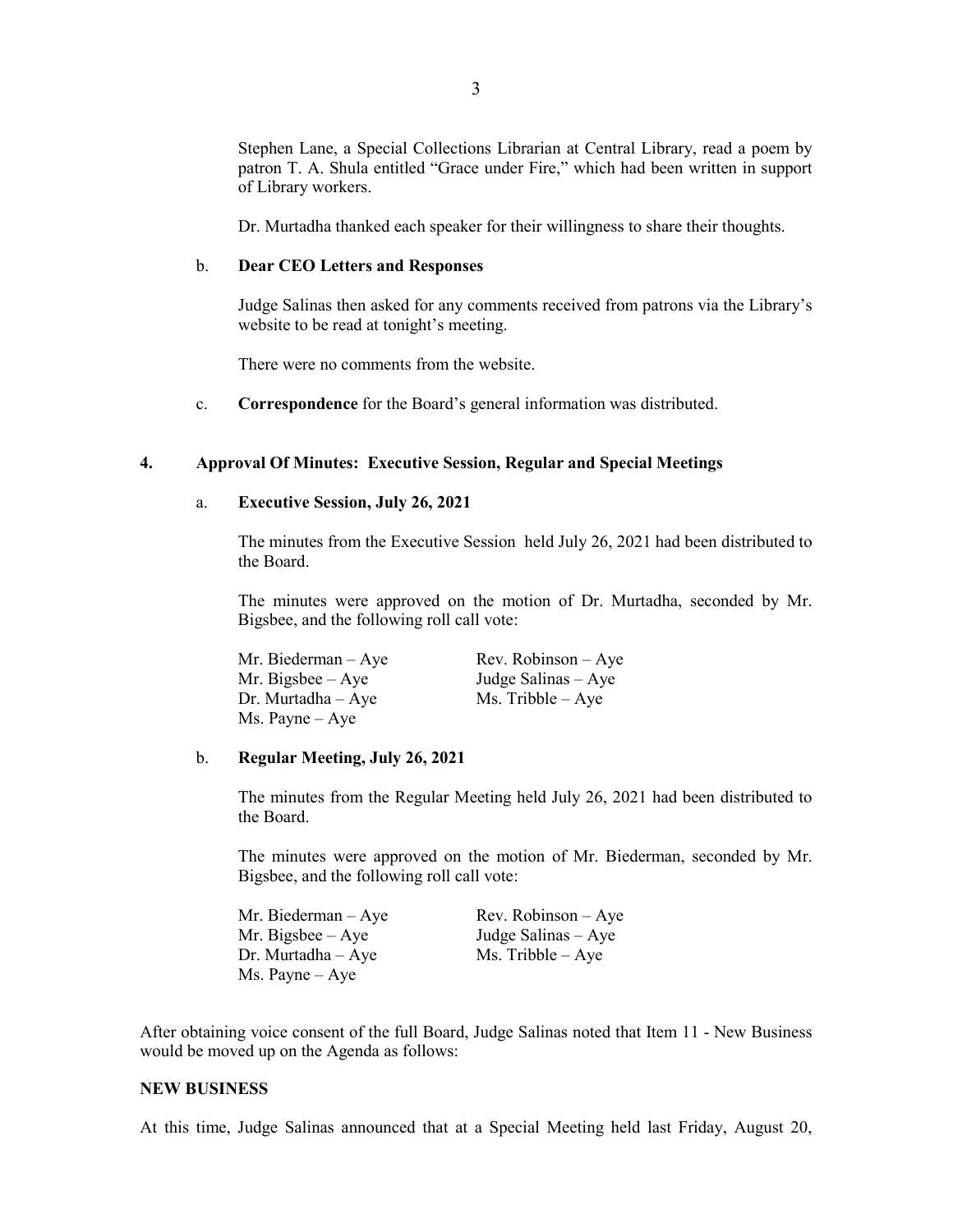2021, the Library Board approved Resolution 44 – 2021 (Recognition of Services of M. Jacqueline Nytes and Approval of Employment Separation).

He noted that the Library Board is united and devoted to moving the Indianapolis Public Library forward in a way that benefits our staff and community. We fully commit to working toward a bright future for this important public institution. This future will be marked by a system-wide focus on racial equality, diversity and inclusion thoughout the Library.

At this time, Judge Salinas asked the Board to consider Item 11.

#### **11. Resolution 45 – 2021** (Appointment of Interim Director and Chief Executive Officer)

It was proposed that John Helling, the Library's Chief Public Services Officer, serve as Interim CEO effective September 1, 2021.

After full discussion and careful consideration of Resolution 45 – 2021, Dr. Murtadha made the motion, which was seconded by Ms. Payne, to approve Resolution  $45 - 2021$ , Appointment of Interim Director and Chief Executive Officer.

Resolution  $45 - 2021$  was approved on the following roll call vote:

| Mr. Biederman $-$ Aye    | $Rev. Robinson - Aye$ |
|--------------------------|-----------------------|
| Mr. Bigsbee $-$ Aye      | Judge Salinas $-$ Aye |
| $Dr.$ Murtadha $-Aye$    | $Ms.$ Tribble $-$ Aye |
| $Ms. \text{Payne} - Aye$ |                       |

The resolution is appended to, and made a part of, these minutes.

Mr. Helling thanked the Board for the trust that they're showing him. He takes that responsibility very seriously. He stated that his primary goal is to facilitate a smooth transition for the next CEO. He plans to spend his time as Interim building and rebuilding relationships, opening lines of communication and creating trust to the extent that he can. The work that the Library does is incredibly important. The many ways in which we can serve the community will continue. He hopes to help create an environment where all staff of the Library feel engaged and empowered. Structural racism is very real and the Library is no exception to that. We have a lot of work to do to improve and the first step is to spend time listening to staff and centering the voices of those who have been affected.

## **COMMITTEE REPORTS**

## **5. Finance Committee (Patricia A. Payne, Chair; Raymond Biederman, Hope C. Tribble)**

a. **Report of the Treasurer – July 2021**

Ije Dike-Young, Chief Financial Officer, reviewed the Report of the Treasurer that had been distributed to the Board.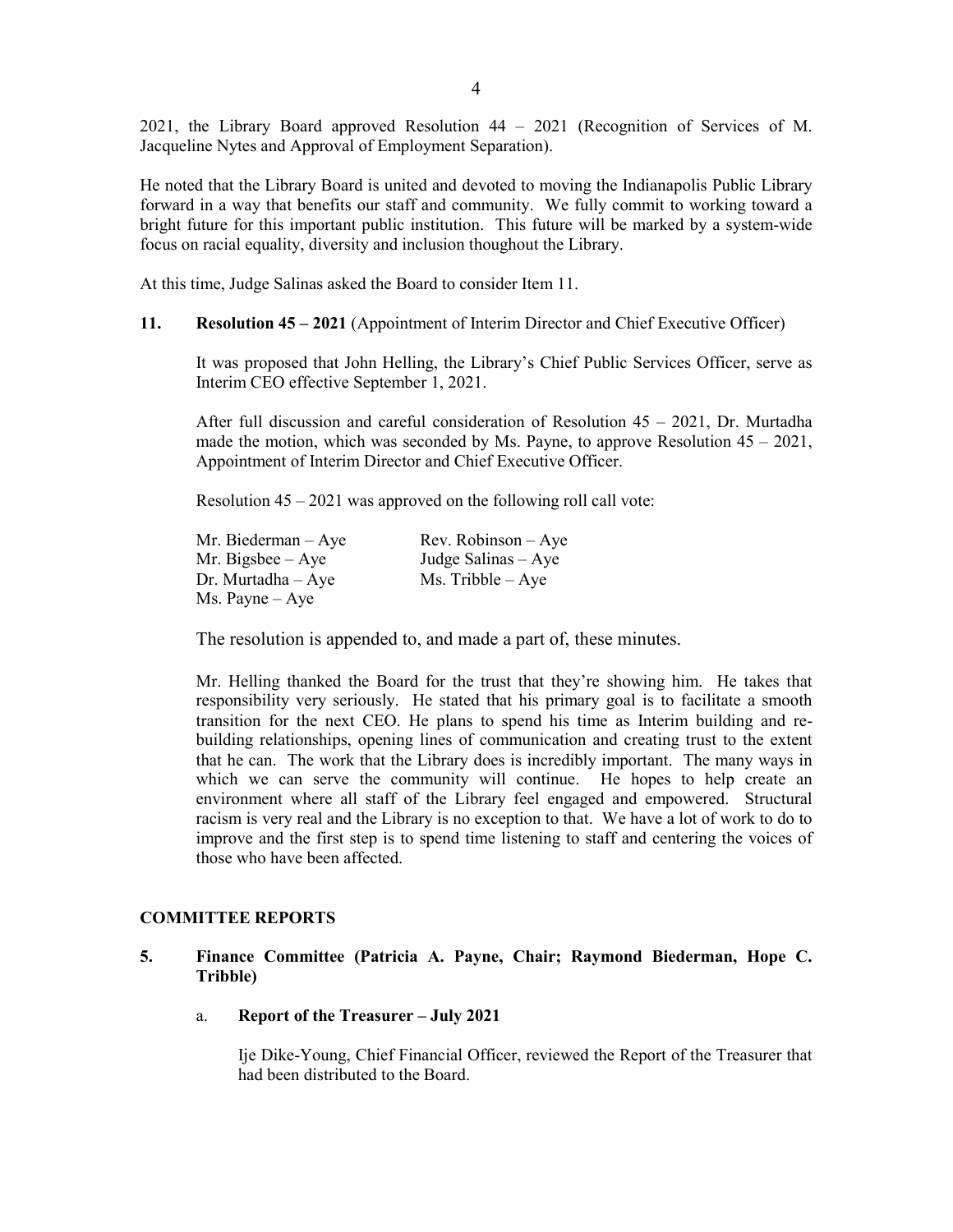She mentioned that as of July 31, 2021, the Library's year-to-date revenue is at \$25.6 million and our year-to-date expenditures are \$23.5 million.

Ms. Dike-Young noted that the year-to-date expenditures are similar to spending pre-Covid. We have spent 46% of our Budget.

Ms. Tribble made the motion, which was seconded by Ms. Payne, that the Report of the Treasurer be filed for audit.

The Report of the Treasurer was approved for filing for audit on the following roll call vote:

Mr. Biederman – Aye Rev. Robinson – Aye Mr. Bigsbee – Aye Judge Salinas – Aye  $Dr. Murtadha - Ave$  Ms. Tribble – Aye Ms. Payne – Aye

#### b. **President Salinas will Convene a Public Hearing**

Judge Salinas announced that he was adjourning the Regular Meeting and convening a Public Hearing to consider the preliminary determination and additional appropriation of the Glendale Project and the Fort Ben Project.

1) Second consolidated public hearing on the amended and restated preliminary determination and additional appropriation of the Glendale Project and the Fort Ben Project.

Ms. Dike-Young shared that the Library needs to adopt amended and restated resolutions related to the Glendale Project and the Fort Ben Project. Due to the delays and a rapid and unanticipated rise in the cost of materials and labor, due in large part to the pandemic, the costs have exceeded the original approved amounts and thus re-authorization is necessary. The new approval amounts are as follows: Glendale Project - \$14.8 million and \$13.6 million for the Fort Ben Project. These bond issues are incorporated into our long-term debt plan which keeps the debt tax at or below \$0.0318.

Belvia Gray, from Bakertilly Municipal Advisors, shared a presentation with the Board outling the Total Outstanding Annual Debt Service Payments as well as the Existing and Proposed Annual Debt Service Payments related to both the Glendale and Fort Ben projects. debt service payments

2) Invite Public Comment from the Audience

President Salinas invited public comment at this time.

There were no comments.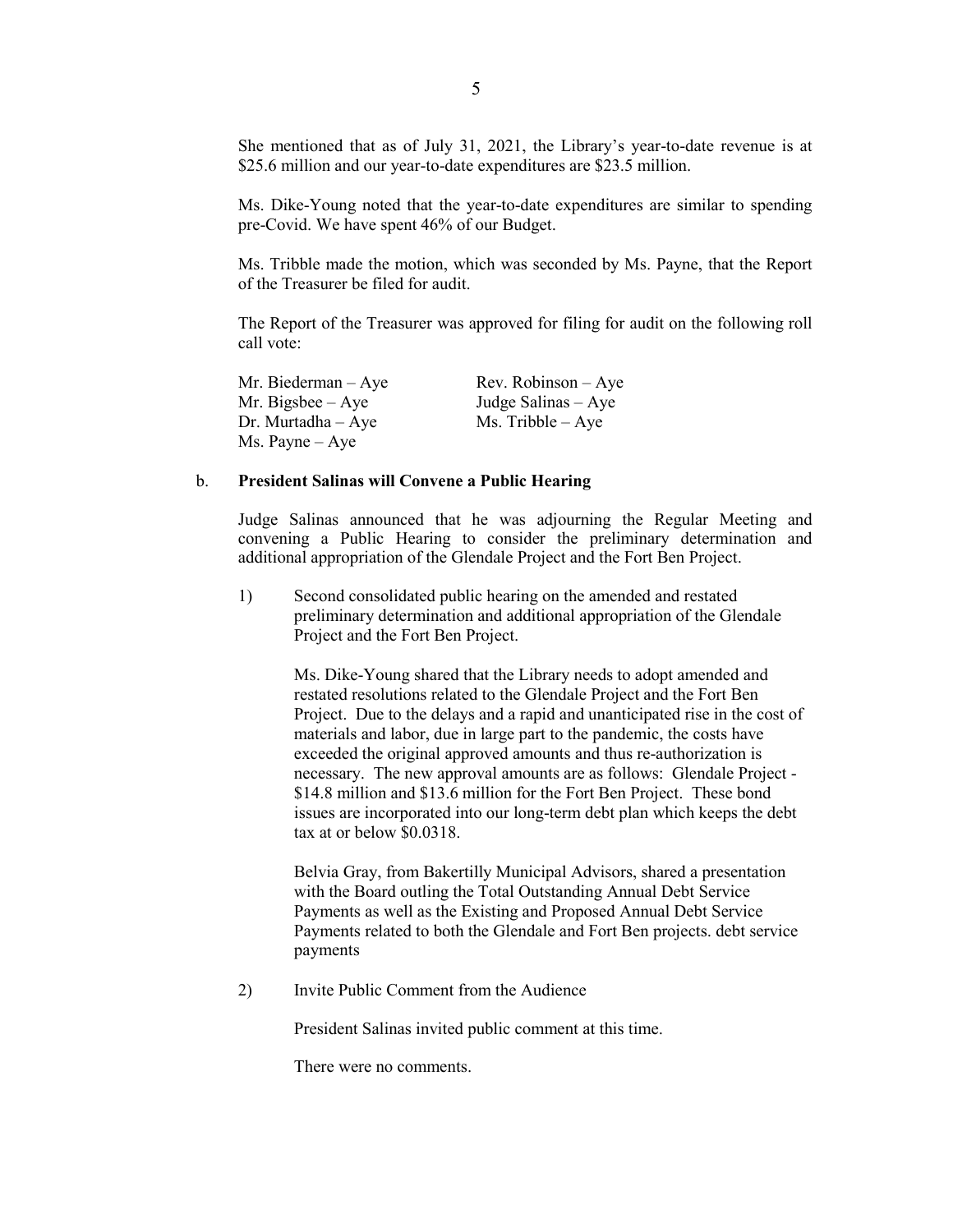## **President Salinas Will Consider a Motion to Close the Public Hearing**

Ms. Tribble made a motion to close the Public Hearing. Ms. Payne seconded the motion.

Motion carried.

The Public Hearing was closed at this time and the Regular Meeting was reconvened.

#### c. **Resolution 31 – 2021** (Amended and Restated Preliminary Determination/Reimbursement and Bond Resolution (Glendale Project)

At this time, Jeff Qualkinbush, from Barnes & Thornburg, provided information to the Board about Resolution 31 – 2021 though Resolution 34 – 2021.

After full discussion and careful consideration of Resolution 31– 2021, the resolution was adopted on the motion of Ms. Tribble and seconded by Mr. Bigsbee, to approve Resolution 31 – 2021, the Amended and Restated Preliminary Determination/Reimbursement and Bond Resolution (Glendale Project).

Resolution 31 – 2021 was approved on the following roll call vote:

Mr. Biederman – Aye Rev. Robinson – Aye Mr. Bigsbee – Aye Judge Salinas – Aye Dr. Murtadha – Aye Ms. Tribble – Aye Ms. Payne – Aye

The resolution is appended to, and made a part of, these minutes.

d. **Resolution 32 – 2021** (Amended and Restated Preliminary Determination/Reimbursement and Bond Resolution (Fort Ben Project)

After full discussion and careful consideration of Resolution 32– 2021, the resolution was adopted on the motion of Ms. Tribble and seconded by Ms. Payne, to approve Resolution 32 – 2021, the Amended and Restated Preliminary Determination/Reimbursement and Bond Resolution (Fort BenProject).

Resolution 32 – 2021 was approved on the following roll call vote:

| Mr. Biederman $-$ Aye    | $Rev. Robinson - Aye$ |
|--------------------------|-----------------------|
| Mr. Bigsbee $-$ Aye      | Judge Salinas $-$ Aye |
| $Dr.$ Murtadha $-Aye$    | $Ms.$ Tribble $-Aye$  |
| $Ms. \text{Payne} - Aye$ |                       |

The resolution is appended to, and made a part of, these minutes.

e. **Resolution 33 – 2021** (Amended and Restated Additional Appropriation Resolution (Glendale Project)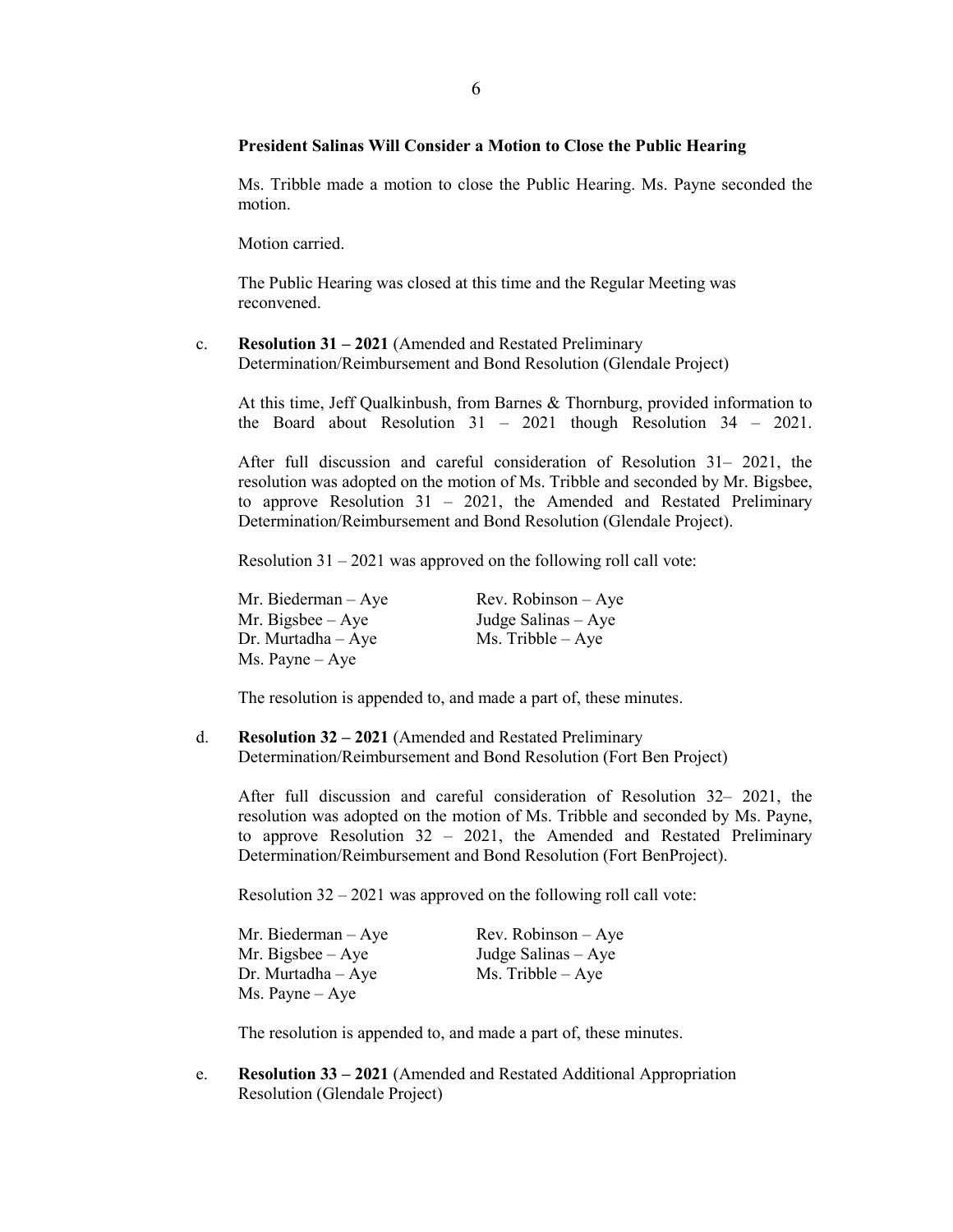After full discussion and careful consideration of Resolution 33– 2021, the resolution was adopted on the motion of Ms. Tribble and seconded by Mr. Bigsbee, to approve Resolution 33 – 2021, the Amended and Restated Additional Appropriation Resolution (Glendale Project).

Resolution 33 – 2021 was approved on the following roll call vote:

| Mr. Biederman $-$ Aye    | $Rev. Robinson - Aye$ |
|--------------------------|-----------------------|
| Mr. Bigsbee $-$ Aye      | Judge Salinas $-$ Aye |
| $Dr.$ Murtadha $-$ Aye   | $Ms.$ Tribble $-$ Aye |
| $Ms. \text{Payne} - Aye$ |                       |

The resolution is appended to, and made a part of, these minutes.

f. **Resolution 34 – 2021** (Amended and Restated Additional Appropriation Resolution (Fort Ben Project)

After full discussion and careful consideration of Resolution 34– 2021, the resolution was adopted on the motion of Mr. Bigsbee and seconded by Ms. Payne, to approve Resolution 34 – 2021, the Amended and Restated Additional Appropriation Resolution (Fort Ben Project).

Resolution 34 – 2021 was approved on the following roll call vote:

| Mr. Biederman $-$ Aye    | Rev. Robinson $-$ Aye |
|--------------------------|-----------------------|
| Mr. Bigsbee $-$ Aye      | Judge Salinas $-$ Aye |
| $Dr.$ Murtadha $-$ Aye   | $Ms.$ Tribble $-Aye$  |
| $Ms. \text{Payne} - Aye$ |                       |

The resolution is appended to, and made a part of, these minutes.

## g. **President Salinas will Convene a Public Hearing**

Judge Salinas announced that he was adjourning the Regular Meeting and convening a Public Hearing to consider additional appropriations of the 2021 – 2022 Energy Conversation and District-Wide Long-Term Capital Maintenance Equipping Project and the 2022 – 2023 Energy Conservation and District-Wide Long-Term Capital Maintenance Equipping Project.

1) The consolidated public hearing is to consider additional appropriations of the 2021 – 2022 Energy Conversation and District-Wide Long-Term Capital Maintenance Equipping Project and the 2022 – 2023 Energy Conservation and District-Wide Long-Term Capital Maintenance Equipping Project.

It was noted that the Library is requesting approval for the issuance of two series of small bonds in the estimated amount of \$5.6 million each.

The Series  $1 - 2021C$  bond will finance the following projects: Opening Day Collection for the Fort Ben Branch, Bilingual Children's Computers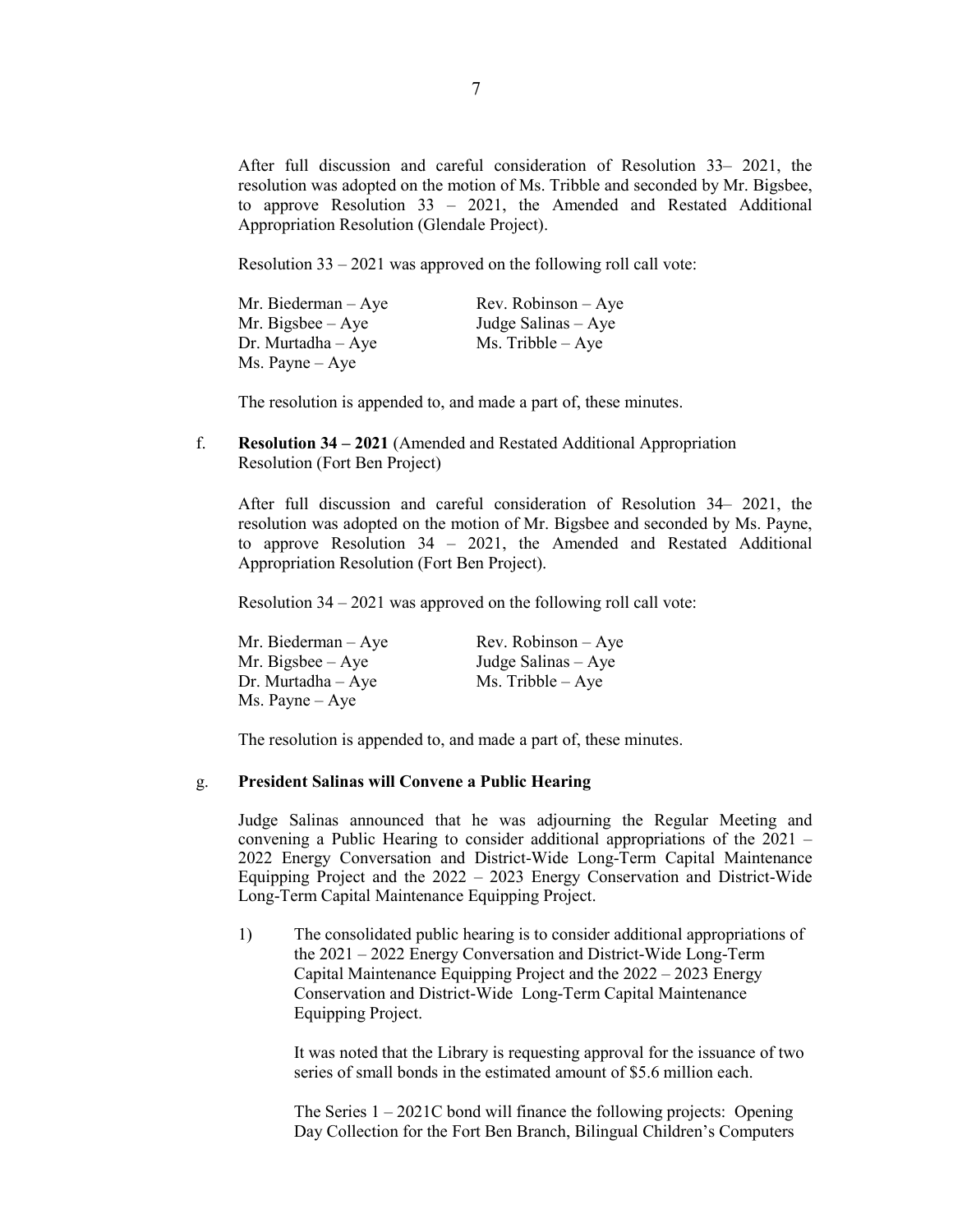for Branches, Upgrade Projects for Pike and Nora, and Facilities Improvement Projects.

The Series  $2 - 2022$  bond will potentially finance the following projects: Solar Panels, Garfield Park Meeting Room, Generator for LSC Server Room, Learning Curve Refresh, Door Counter System and Cost of Issuance.

Ms. Gray, from Bakertilly Municipal Advisors, shared another presentation with the Board that provided information on the Total Outstanding Annual Debt Service Payments and the Existing and Proposed Annual Debt Service Payments and Tax Rate.

2) Invite Public Comment from the Audience

President Salinas invited public comment at this time.

There were no comments.

#### **President Salinas Will Consider a Motion to Close the Public Hearing**

Ms. Payne made a motion to close the Public Hearing. Ms. Tribble seconded the motion.

Motion carried.

The Public Hearing was closed at this time and the Regular Meeting was reconvened.

h. **Resolution 35 – 2021** (Preliminary Bond/Reimbursement Resolution (2021 – 2022 Energy Conservation and District-Wide Long -Term Capital Maintenance and Equipping Project)

Mr. Qualkinbush discussed Resolution 35 – 2021 through Resolution 38 – 2021. He mentioned that there would be no 30-day waiting period.

After full discussion and careful consideration of Resolution 35– 2021, the resolution was adopted on the motion of Ms. Payne and seconded by Ms. Tribble, to approve Resolution 35 – 2021, the Preliminary Bond/Reimbursement Resolution (2021 – 2022 Energy Conservation and District-Wide Long-Term Capital Maintenance and Equipping Project).

Resolution 35 – 2021 was approved on the following roll call vote:

| Mr. Biederman $-$ Aye    | $Rev. Robinson - Aye$ |
|--------------------------|-----------------------|
| Mr. Bigsbee $-$ Aye      | Judge Salinas $-$ Aye |
| $Dr.$ Murtadha $-Aye$    | $Ms.$ Tribble $-$ Aye |
| $Ms. \text{Payne} - Aye$ |                       |

The resolution is appended to, and made a part of, these minutes.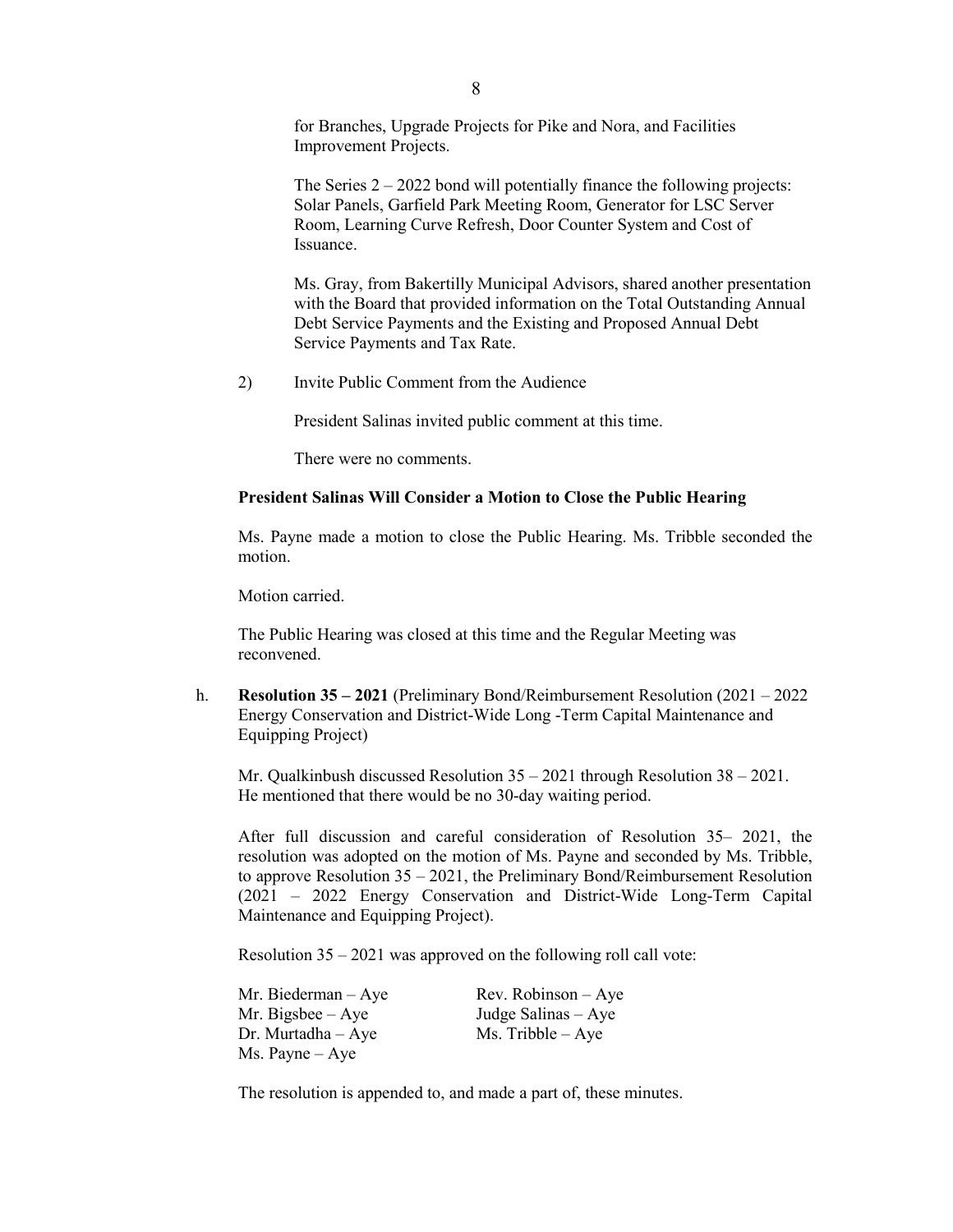i. **Resolution 36 – 2021** (Preliminary Bond/Reimbursement Resolution (2022 – 2023 Energy Conservation and District-Wide Long Term Capital Maintenance and Equipping Project)

After full discussion and careful consideration of Resolution 36– 2021, the resolution was adopted on the motion of Dr. Murtadha and seconded by Mr. Bigsbee, to approve Resolution  $36 - 2021$ , the Preliminary Bond/Reimbursement Resolution (2022 – 2023 Energy Conservation and District-Wide Long-Term Capital Maintenance and Equipping Project).

Resolution 36 – 2021 was approved on the following roll call vote:

Mr. Biederman – Aye Rev. Robinson – Aye Mr. Bigsbee –  $Aye$  Judge Salinas –  $Aye$ Dr. Murtadha – Aye  $Ms.$  Tribble – Aye Ms. Payne – Aye

The resolution is appended to, and made a part of, these minutes.

j. **Resolution 37 – 2021** (Additional Appropriation Resolution (2021 – 2022 Energy Conservation and District-Wide Long Term Capital Maintenance and Equipping Project)

After full discussion and careful consideration of Resolution 37– 2021, the resolution was adopted on the motion of Dr. Murtadha and seconded by Mr. Bigsbee, to approve Resolution  $37 - 2021$ , the Additional Appropriation Resolution (2021 – 2022 Energy Conservation and District-Wide Long-Term Capital Maintenance and Equipping Project).

Resolution 37 – 2021 was approved on the following roll call vote:

| Mr. Biederman $-$ Aye    | Rev. Robinson $-$ Aye |
|--------------------------|-----------------------|
| Mr. Bigsbee $-$ Aye      | Judge Salinas $-$ Aye |
| $Dr.$ Murtadha $-$ Aye   | $Ms.$ Tribble $-$ Aye |
| $Ms. \text{Payne} - Aye$ |                       |

The resolution is appended to, and made a part of, these minutes.

k. **Resolution 38 – 2021** (Additional Appropriation Resolution (2022 – 2023 Energy Conservation and District-Wide Long Term Capital Maintenance and Equipping Project)

After full discussion and careful consideration of Resolution 38– 2021, the resolution was adopted on the motion of Mr. Bigsbee and seconded by Mr. Biederman, to approve Resolution  $38 - 2021$ , the Additional Appropriation Resolution (2022 – 2023 Energy Conservation and District-Wide Long-Term Capital Maintenance and Equipping Project).

Resolution 38 – 2021 was approved on the following roll call vote: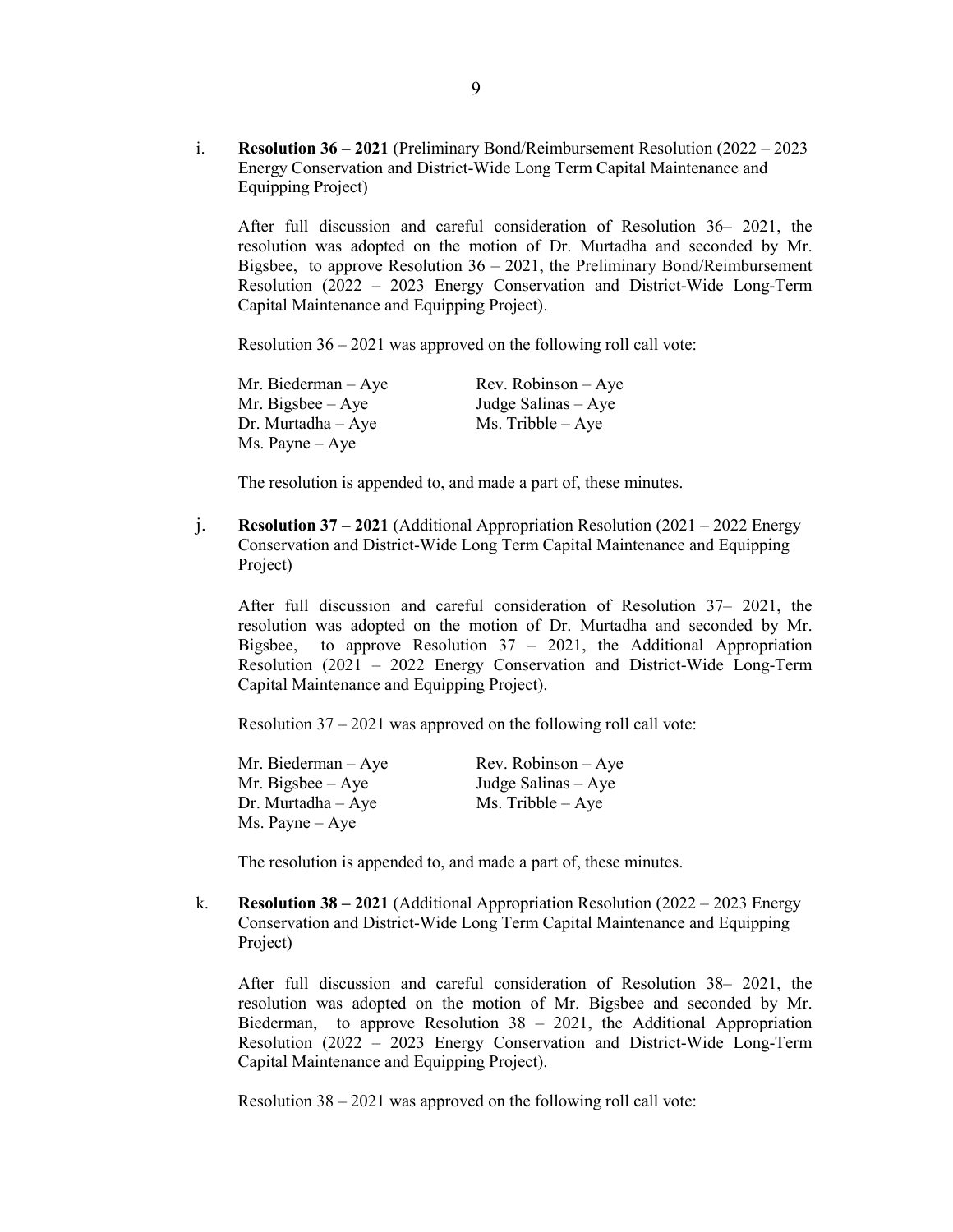| Mr. Biederman $-$ Aye    | $Rev. Robinson - Aye$ |
|--------------------------|-----------------------|
| Mr. Bigsbee $-$ Aye      | Judge Salinas $-$ Aye |
| $Dr.$ Murtadha $-Aye$    | $Ms.$ Tribble $-$ Aye |
| $Ms. \text{Payne} - Aye$ |                       |

The resolution is appended to, and made a part of, these minutes.

### l. **Resolution 39 – 2021** (Resolution for Appropriation and Tax Rates – 2022 Budget)

It was noted that this item includes the Budget for the Library's Operating Fund, Debt Service Fund, Bond #2 Fund, Rainy Day Fund, and the Library Improvement Reserve Fund effective January 1, 2022 – December 31, 2022.

After full discussion and careful consideration of Resolution 39 – 2021, the resolution was adopted on the motion of Dr. Murtadha and seconded by Mr. Biederman, to approve Resolution 39 – 2021, the Resolution for Additional Appropriation and Tax Rates.

Resolution 39 – 2021 was approved on the following roll call vote:

Mr. Biederman – Aye Rev. Robinson – Aye Mr. Bigsbee – Aye Judge Salinas – Aye<br>Dr. Murtadha – Aye Ms. Tribble – Aye Dr. Murtadha – Aye Ms. Payne – Aye

The resolution is appended to, and made a part of, these minutes.

m. **Resolution 40 – 2021** (Resolution to Set Maximum Tax Rate for Combined Debt Service Funds for 2022 Budget Year)

It was noted that the Library wishes to set the tax rate for the calendar year 2022 at \$0.0318 per \$100 of Assessed Value.

After full discussion and careful consideration of Resolution 40 – 2021, the resolution was adopted on the motion of Dr. Murtadha and seconded by Mr. Bigsbee, to approve Resolution  $40 - 2021$ , the Resolution to Set Maximum Tax Rate for Combined Debt Service Fund for 2022 Budget Year.

Resolution  $40 - 2021$  was approved on the following roll call vote:

| Mr. Biederman – Aye | Rev. Robinson $-$ Aye |
|---------------------|-----------------------|
| Mr. Bigsbee – Aye   | Judge Salinas $-$ Aye |
| Dr. Murtadha – Aye  | $Ms.$ Tribble $-$ Aye |
| Ms. Payne – Aye     |                       |

The resolution is appended to, and made a part of, these minutes.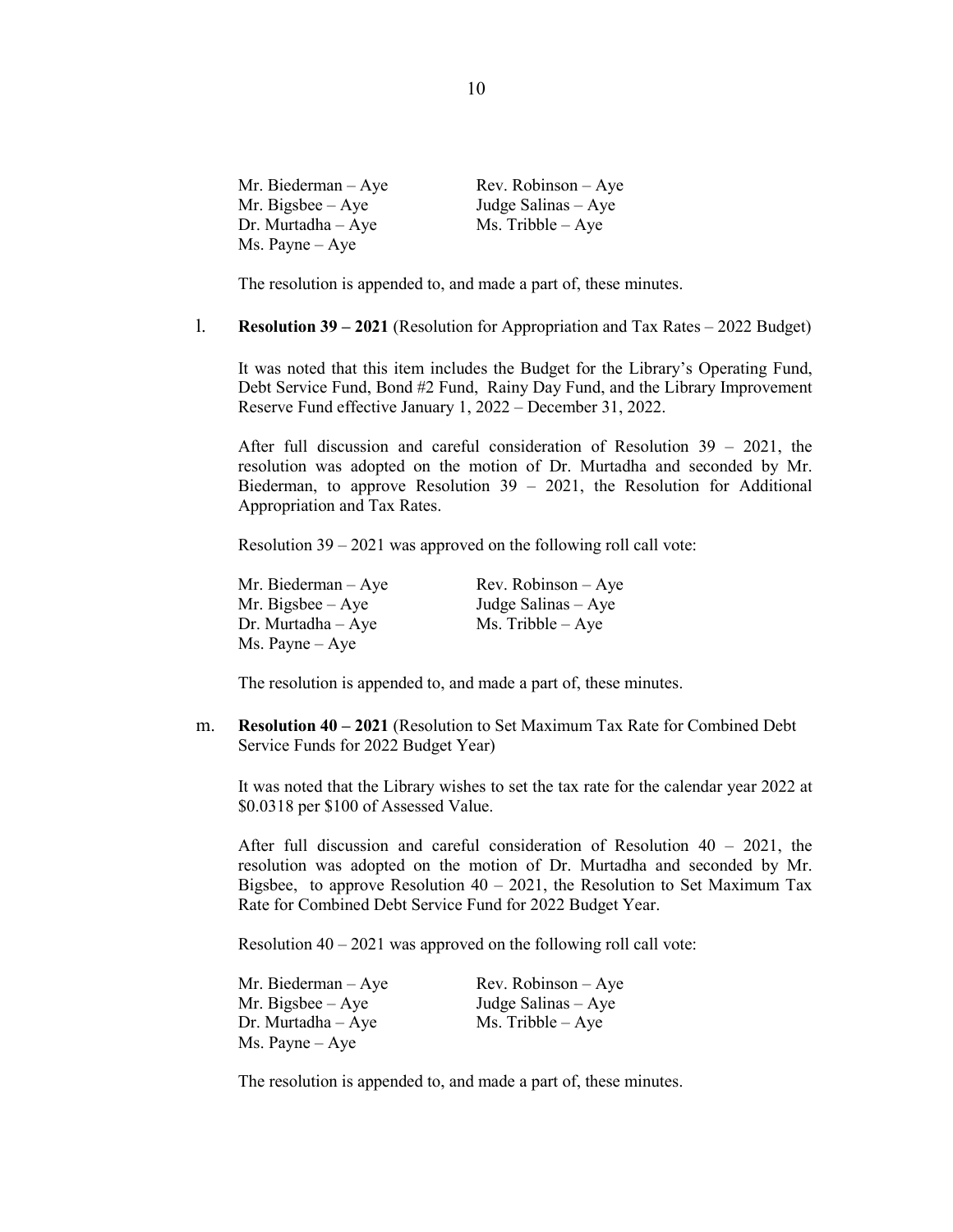n. **Resolution 41 – 2021 (**Transfers Between Accounts and Classifications)

Ms. Dike-Young advised that the transfer in the Operating Fund is to cover the upgrade to Microsoft 365 on all Library staff computers and other items.

After full discussion and careful consideration of Resolution  $41 - 2021$ , the resolution was adopted on the motion of Ms. Payne and seconded by Ms. Tribble, to approve Resolution 41 – 2021, the Transfers Between Accounts and Classifications.

Resolution  $41 - 2021$  was approved on the following roll call vote:

Mr. Bigsbee – Aye Judge Salinas – Aye  $Dr. Murtadha - Aye$  Ms. Tribble – Aye Ms. Payne – Aye

Mr. Biederman – Aye Rev. Robinson – Aye

The resolution is appended to, and made a part of, these minutes.

## **6. Diversity, Policy and Human Resources Committee (Hope C. Tribble, Chair; Curtis W. Bigsbee, Patricia A. Payne)**

Ms. Tribble noted that the Diversity, Policy and Human Resources Committee had met recently and discussed the Climate Improvement Process. She noted that during the meeting, legal counsel had expressed concerns about the possibility of a Board member conducting the study. It was noted that it would be considered a conflict of interest and that the Board should look into an external party to conduct the study. Counsel would be discussing the matter with Board member Dr. Murtadha in further detail. The Board has an obligation to make sure the Climate Improvement Process is done with the best interest of the Library in mind. We understand the urgency and we will hold further discussions on the Climate Improvement Process at a Diversity, Policy and Human Resources Committee meeting next week to make certain that we have all parameters in place to begin receiving proposals.

There is also an urgency to name a new Library CEO. This search also falls under the purview of this Committee. Her plan is to start that search process soon.

Ms. Murtadha advised that she had met with members of the Board, IndyPL staff and the community to gain insight and that she has looked at ways to manage risks associated with the Climate Improvement Process. She asked that the processes she submitted regarding risk management issues be considered.

Judge Salinas mentioned that we have two questions to consider: How we approach the Climate Improvement Process and who should do it. He asked that the Committee members collect as much information as possible and submit it to the Board.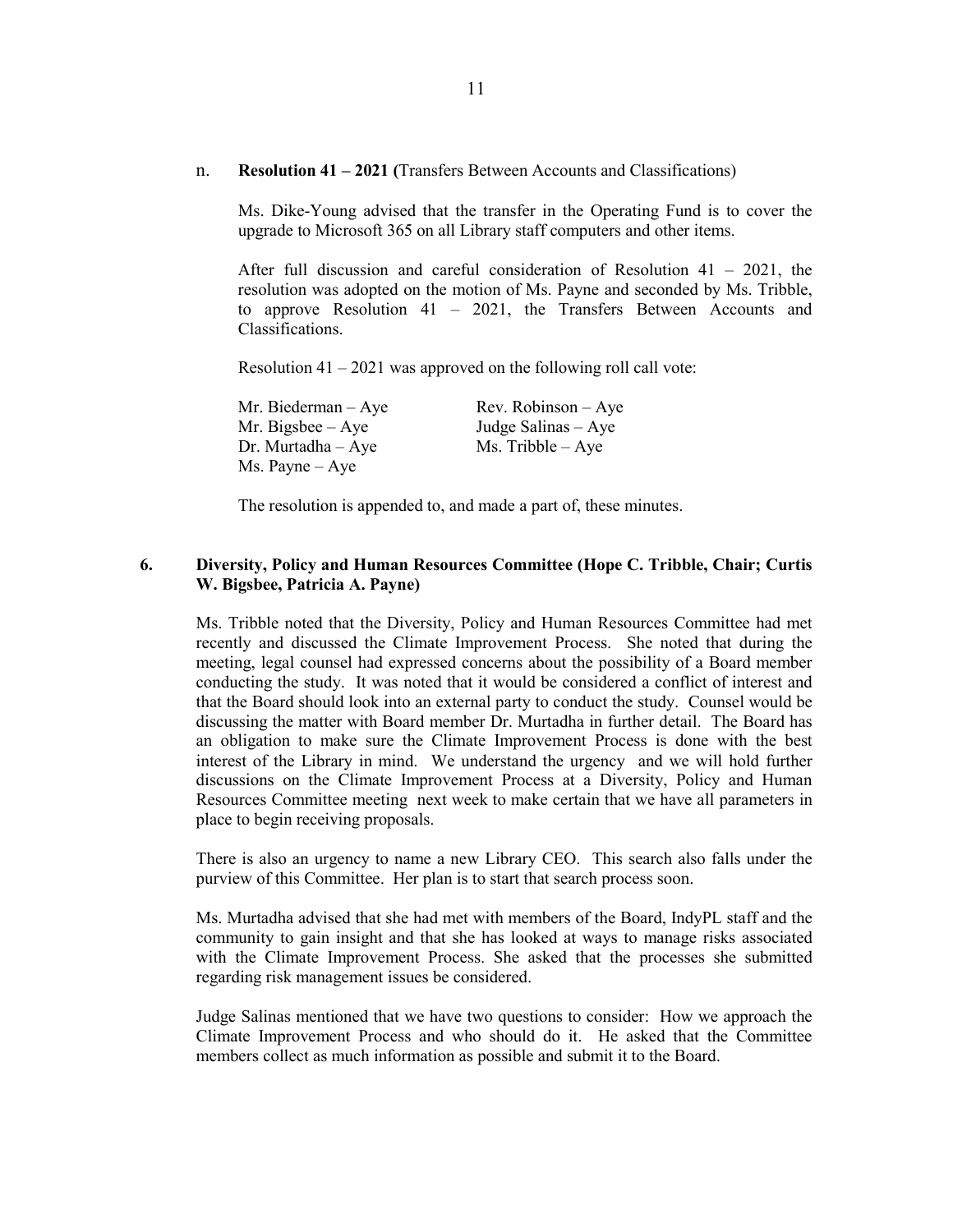## a. **Resolution 42 – 2021** (Amendment to Policy 238 - Personal Leave of Absence)

Tisha Galarce, Interim HR Director, discussed Resolution 42 – 2021. She commented that the recent increase in Covid 19 cases may result in benefiteligible, full-time employees being unable to work at the worksite or remotely because of childcare needs. Benefit-eligible staff members may be eligible for a personal leave of absence without pay up to a maximum of 90 days. Personal leave may be requested by completing and submitting to Human Resources a "Personal Leave of Absence Request Form" at least 30 days in advance, unless necessitated by an emergency, in which case oral notification should be followed by a prompt written application for leave.

After full discussion and careful consideration of Resolution  $42 - 2021$ , the resolution was adopted on the motion of Mr. Bigsbee and seconded by Mr. Biederman, to approve Resolution 42 – 2021, 238 Personal Leave of Absence.

Resolution 42 – 2021 was approved on the following roll call vote:

| Mr. Biederman – Aye | $Rev. Robinson - Aye$ |
|---------------------|-----------------------|
| Mr. Bigsbee – Aye   | Judge Salinas $-$ Aye |
| Dr. Murtadha – Aye  | $Ms.$ Tribble $-$ Aye |
| Ms. Payne – Aye     |                       |

The resolution is appended to, and made a part of, these minutes.

## **7. Facilities Committee (Curtis W. Bigsbee, Chair; Dr. Khaula Murtadha, Rev. T. D. Robinson)**

Mr. Bigsbee advised that the Committee had nothing to report this month.

## **8. Library Foundation Update**

Rev. Robinson reviewed the information contained in the August 2021 Update.

## **News**

The Library Foundation appreciates the Library's openness about the need to assess and improve its internal culture. Thanks to our generous donors, we have begun investing in equity training for Library staff. We will continue to partner with the Library on this work for the benefit of all employees and patrons. We are committeed to the Library's success.

Registration is now open for Dr. Tyrone McKinley Freeman's lecture on his recent book, *Madam C. J. Walker's Gospel of Giving: Black Women's Philosophy during Jim Crow*. We hope you can join us on Tuesday, September 14, 2021 at 6 p.m. for this free virtual event presented with the Center for Black Literature & Culture. For more information and to register, visit: [https://attend.indy.org/event/5433560.](https://attend.indy.org/event/5433560) We encourage you to share this program with your network.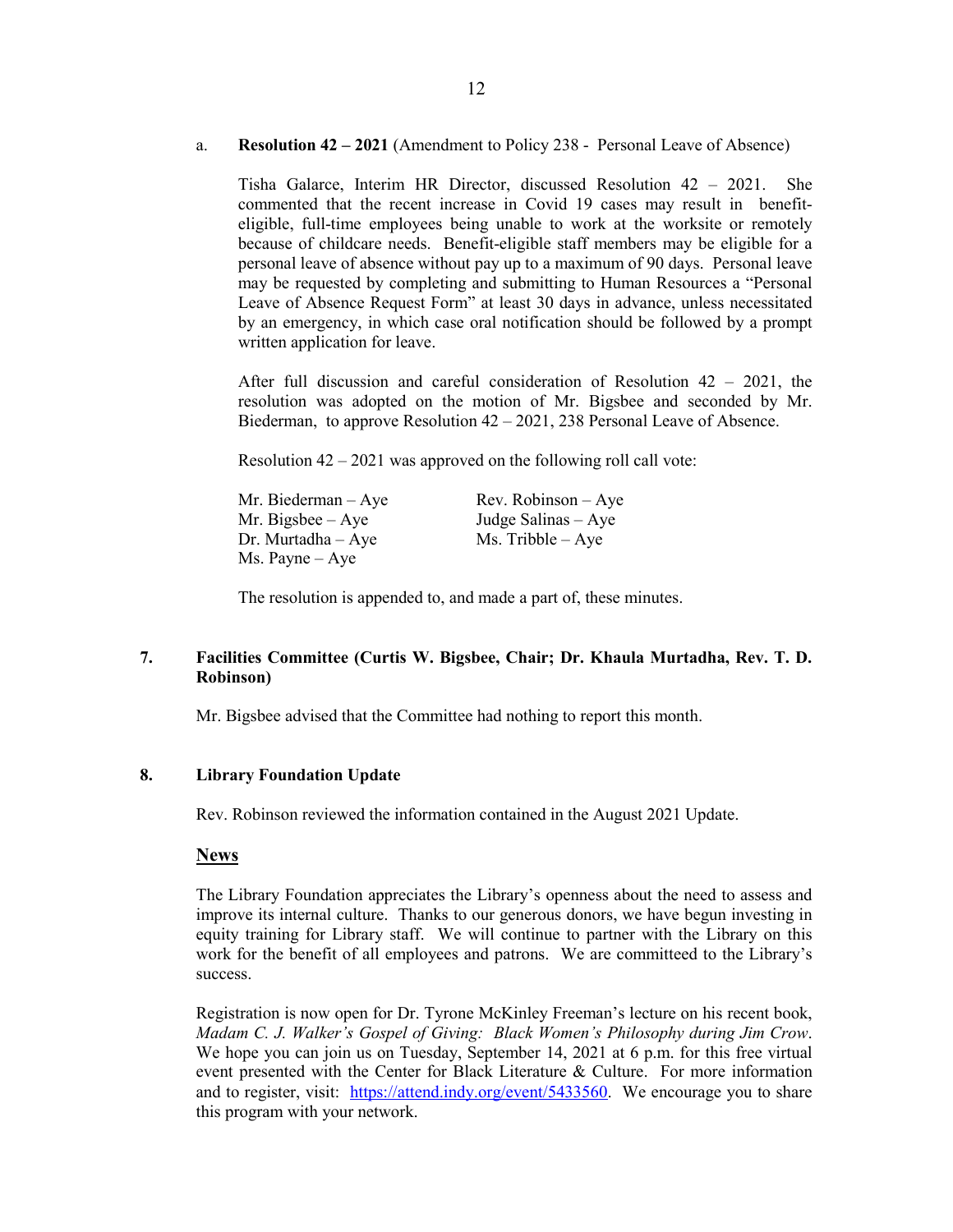#### **Donors**

The Foundation thanks 117 donors who made gifts last month. The following are our top corporate and foundation contributors:

Arthur Jordan Foundation The Indianapolis Foundation Library Fund (received before the funding pause) RJE Business Interiors

#### **Program Support**

This month, the Library Foundation is proud to provide more than \$170,000 for Library programs and initiatives. Examples of major initiatives supported include:

Salute to Black American Medical Heroes Chromebook and Hotspot Lending – Haughville Center for Black Literature & Culture IndyPL Historic Document Digitization

## **9. Report of the Interim Chief Executive Officer**

#### a. **Confirming Resolutions:**

#### 1) **Resolution Regarding Finances, Personnel and Travel (43 – 2021)**

Mr. Helling advised that there are several subs on the list who have not logged hours since the pandemic started and that the Library is revamping the concept of subs to "regional floaters" in hopes that it will be more effective.

Mr. Bigsbee made the motion, which was seconded by Rev. Robinson, to approve Resolution 43– 2021, the Resolution Regarding Finances, Personnel and Travel.

Resolution 43 – 2021 was approved on the following roll call vote:

| Mr. Biederman – Aye | $Rev. Robinson - Aye$ |
|---------------------|-----------------------|
| Mr. Bigsbee $-$ Aye | Judge Salinas $-$ Aye |
| Dr. Murtadha – Aye  | $Ms.$ Tribble $-$ Aye |
| Ms. Payne – Aye     |                       |

The resolution is appended to, and made a part of, these minutes.

Ms. Payne commented that the Board members should get the same racial equity training as staff, and she then invited the Board to the racial equity training that will take place in September. She will provide the dates for the training.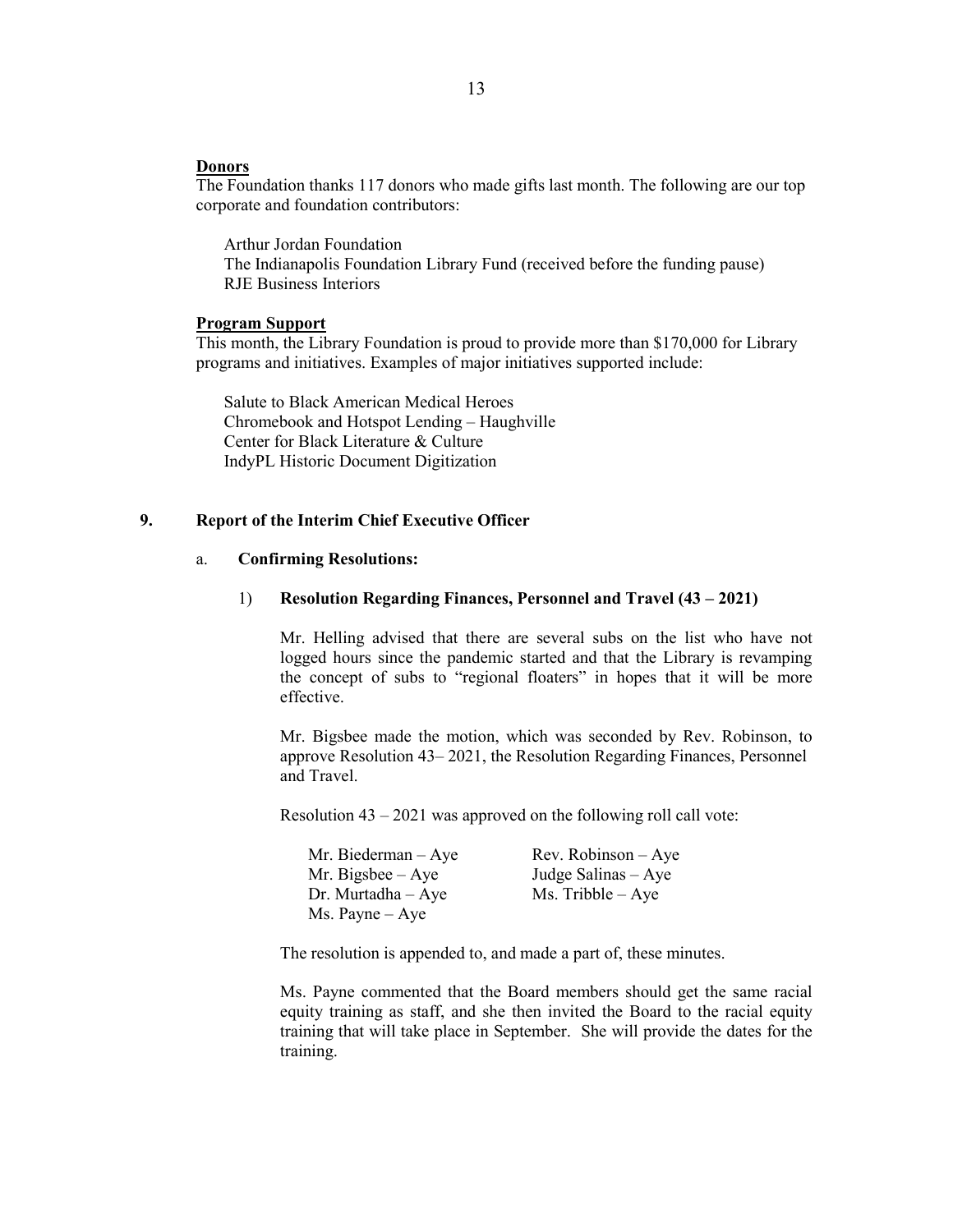#### **UNFINISHED BUSINESS**

**10.** None.

### **AGENDA BUILDING**

**12. Future Agenda Items –** This time was made available for discussion of items not on the Agenda which were of interest to Library Board members and the opportunity was given to suggest items that should be included on future Library Board Meeting Agendas.

Items suggested for upcoming Board Agendas are as follows:

**August, 2021 - None**

## **INFORMATION**

- **13. Materials** 
	- a. **Finance Committee Notes –** July 12, 2021 were distributed to the Board for their information.

## **14. Board Meeting Schedule for 2021 (Notice and Place of Meeting) and Upcoming Events/Information**

- b. **Board Meetings for 2021***– Current calendar will be updated, as necessary, and additional information highlighted***.**
- b. **Library Programs/Free Upcoming Events** may be found at attend.indypl.org.

## **15. Notice of Special Meetings**

None.

## **16. Notice of Next Regular Meeting**

Monday, September 27, 2021, at the Library Services Center, 2450 North Meridian Street, at 6:30 p.m.

## **17. Other Business**

None.